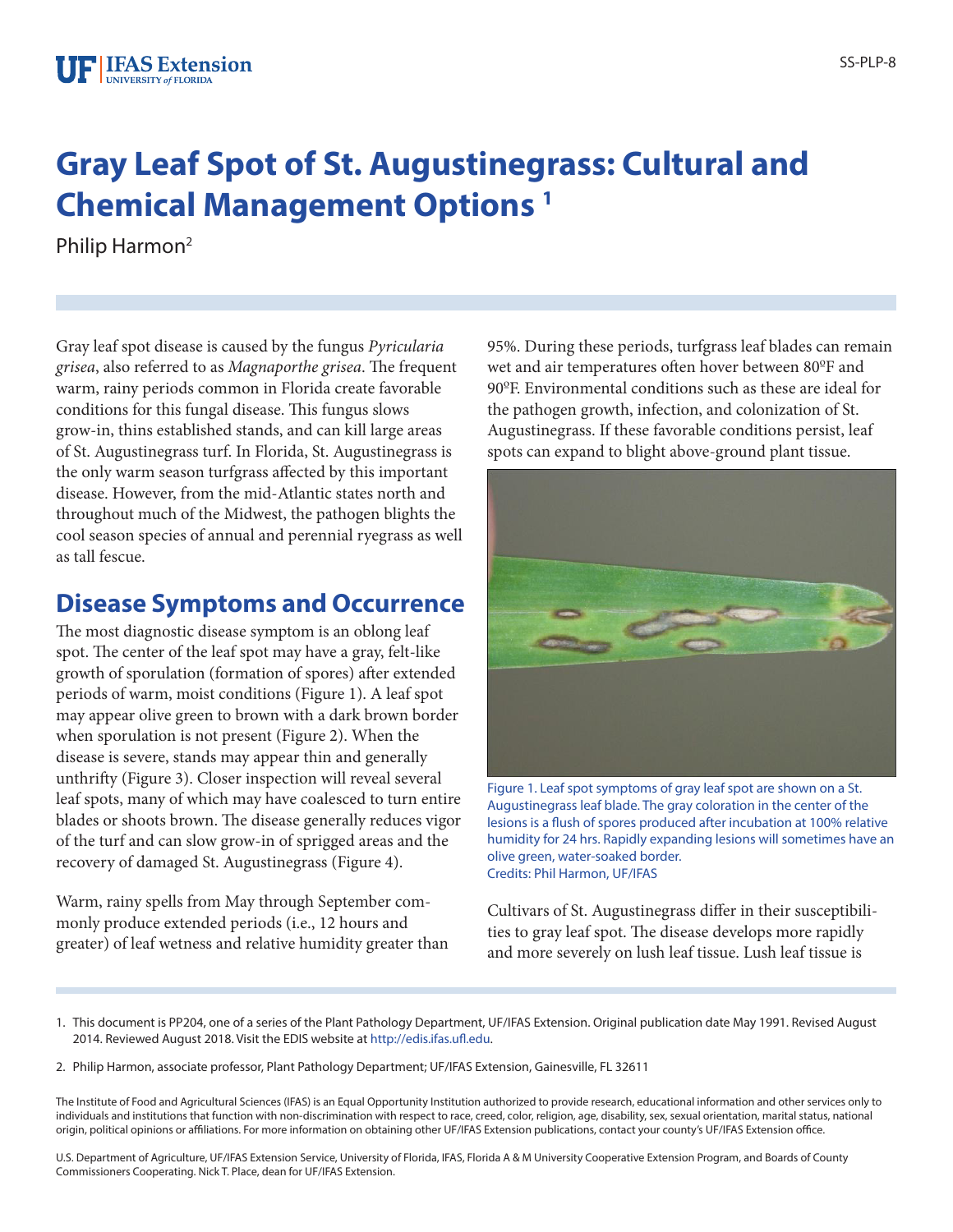associated with rapid growth of newly-sprigged and establishing turf than on well-established stands of turfgrass. However, excessive applications of nitrogen fertilizer can result in rapid flushes of quite susceptible lush growth in mature stands. St. Augustinegrass under stress is more susceptible to infection and disease development than healthy vigorous turfgrass. Stress generally results from improper management practices that could include summer applications of the herbicide atrazine, soil compaction, nutrient imbalances or deficiencies, improper irrigation practices, other pathogens or pests, and other factors.



Figure 2. Gray leaf spot caused by *Pyricularia grisea* on a shoot of St. Augustinegrass. Lesion centers are straw-colored and surrounded by a dark, necrotic border. Lesions may appear on the leaf blades, leaf sheaths, and stolons.

Credits: Phil Harmon, UF/IFAS



Figure 3. Established stands of St. Augustinegrass that are stressed may turn chlorotic, thin, and take on a generally unthrifty appearance when affected by gray leaf spot. Closer inspection will reveal many leaf spots on individual shoots. Credits: Phil Harmon, UF/IFAS



Figure 4. Gray leaf spot can substantially reduce vigor and can prolong the grow-in phase of St. Augustinegrass sprigged for sod production. Both sprigs in the figure were planted at the same time, but only the plot on the bottom was treated with a Qol fungicide product to prevent gray leaf spot. Credits: Lawrence Datnoff

## **Disease Management**

Several characteristics should be considered before new sod is purchased and installed or before a cultivar is chosen to produce sod. These characteristics include susceptibility to gray leaf spot, chinch bug resistance, and shade tolerance. Weight given to these and other factors will depend on the market, site, level of management, and expected performance of the turf. No cultivar of St. Augustinegrass currently on the market is immune to gray leaf spot, but some cultivars are less susceptible than others (Figure 5).

Proper irrigation management should prevent droughtstressed turfgrass without increasing disease pressure by extending periods of leaf wetness. For example, applications made in early morning (between 2:00a.m. and 8:00a.m.) generally dry quickly on sunny days and thus limit favorable (wet) conditions for growth of the pathogen. Late afternoon or early evening irrigation should be avoided. Irrigation at these times of day allows foliage to remain wet into the evening, through the dew period, and into the next morning. Extended periods of leaf wetness favor infection and spread of the pathogen and increase the likelihood of disease (disease pressure).

Management practices that minimize stress and avoid excessive flushes of lush rapid growth during the rainy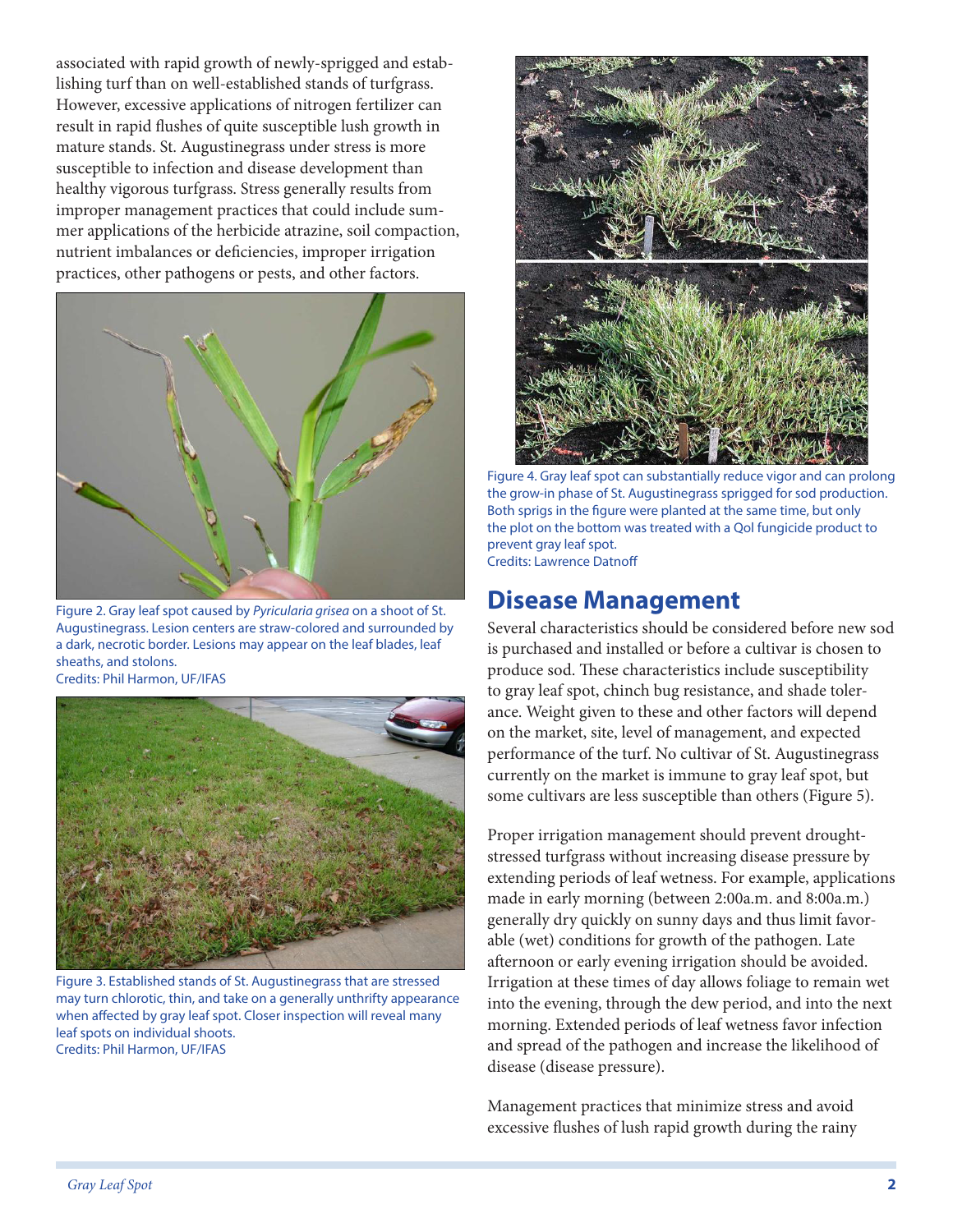season lessen the likelihood that severe gray leaf spot symptoms will develop. The timing of any atrazine application should be chosen carefully, since this chemistry can stress the grass especially when temperatures may climb above 85°F. Atrazine applications made before or during disease-favorable conditions increase the likelihood of severe gray leaf spot symptom development. Spot-treating trouble areas with the herbicide could also be considered. UF/IFAS recommendations on St. Augustinegrass management practices including fertilizer selection and application should be followed (http://edis.ifas.ufl.edu/LH010). In addition to maintaining turf vigor and health through good management practices, plant-available silicon applied just before sprigging has been shown to suppress gray leaf spot development. The publication "Silicon Effects on Resistance of St. Augustinegrass to Southern Chinch Bugs and Plant Disease" can be referenced for more information on the role of silicon application in suppressing gray leaf spot (http:// edis.ifas.ufl.edu/ss589).



Figure 5. Relative susceptibility of currently available and experimental cultivars of St. Augustinegrass to gray leaf spot caused by *Pyricularia grisea*. Cultivars are listed from the least susceptible (most resistant) to the most susceptible (least resistant). Credits: Russell Nagata and Lawrence Datnoff

Fungicide applications are important control options for St. Augustinegrass sod producers. Research at UF/IFAS has shown that fungicide applications made after sprigging, during the grow-in, enhance horizontal growth and increase the rate of bare ground coverage when disease pressure is high. Fungicide products labeled for gray leaf spot management are given in the Pest Control Guide for Turfgrass Managers, available at http://turf.ufl.edu. Best results occur when fungicides are applied preventatively, according to the label, and while environmental conditions are favorable for disease development during the grow-in.

Strobilurin (QoI) fungicides, such as Insignia and Heritage, are among the most effective available. Sterol inhibiting fungicides (DMI), such as Banner Maxx 1.3ME, provide some control but are most effective when tank-mixed with strobilurin products when disease pressure is high. The contact fungicide chlorothalonil is effective if applied frequently, when disease pressure is moderate to low, or as a tank-mix partner with one of the more effective systemic chemistries.

Strobilurin-resistant populations of the pathogen have been identified in the Midwest. Resistance management strategies found on product labeling should be followed. Rotations of products with different modes of action and tank-mixing systemic products with contact fungicides reduce the likelihood of fungicide resistance.

#### **Homeowner Management Options**

Gray leaf spot is chronic but not typically damaging in established, well-managed home lawns. Disease symptoms may become severe if 1) the turf is stressed due to poor management or a poor (i.e., shady, damp) location, or 2) unusually long periods of warm, wet weather persist.

If the disease becomes a serious and persistent problem that requires attention, it is recommended that homeowners seek the services of a professional lawn care firm for management of the disease and/or lawn. Some homeowners have the equipment and knowledge required to correctly make a fungicide application on their own, including all safety equipment. If such homeowners understand the risks to both themselves and the environment, some of the fungicide chemistries listed above are available through garden centers and internet catalogs. For example, propiconazole is the active ingredient in the fungicide product Ortho Lawn Disease Control. Not all fungicides are labeled for residential lawns. Results can be erratic because applications are difficult to make properly. Because the homeowner pesticide market and product availability can change, your local UF/IFAS Extension agent (http:// ifas.ufl.edu/extension-offices-rec-maps.shtml) or university specialist should be contacted for up-to-date product recommendations. The "Homeowner's Guide to Fungicides for Lawn and Landscape Disease Management" (http://edis. ifas.ufl.edu/pp154) can be referenced for more information concerning fungicide use in residential landscapes.

Any person who applies pesticides should always read, understand, and follow all label instructions prior to use. Specific products are listed for example only. Neither inclusion of products nor omission of similar alternative